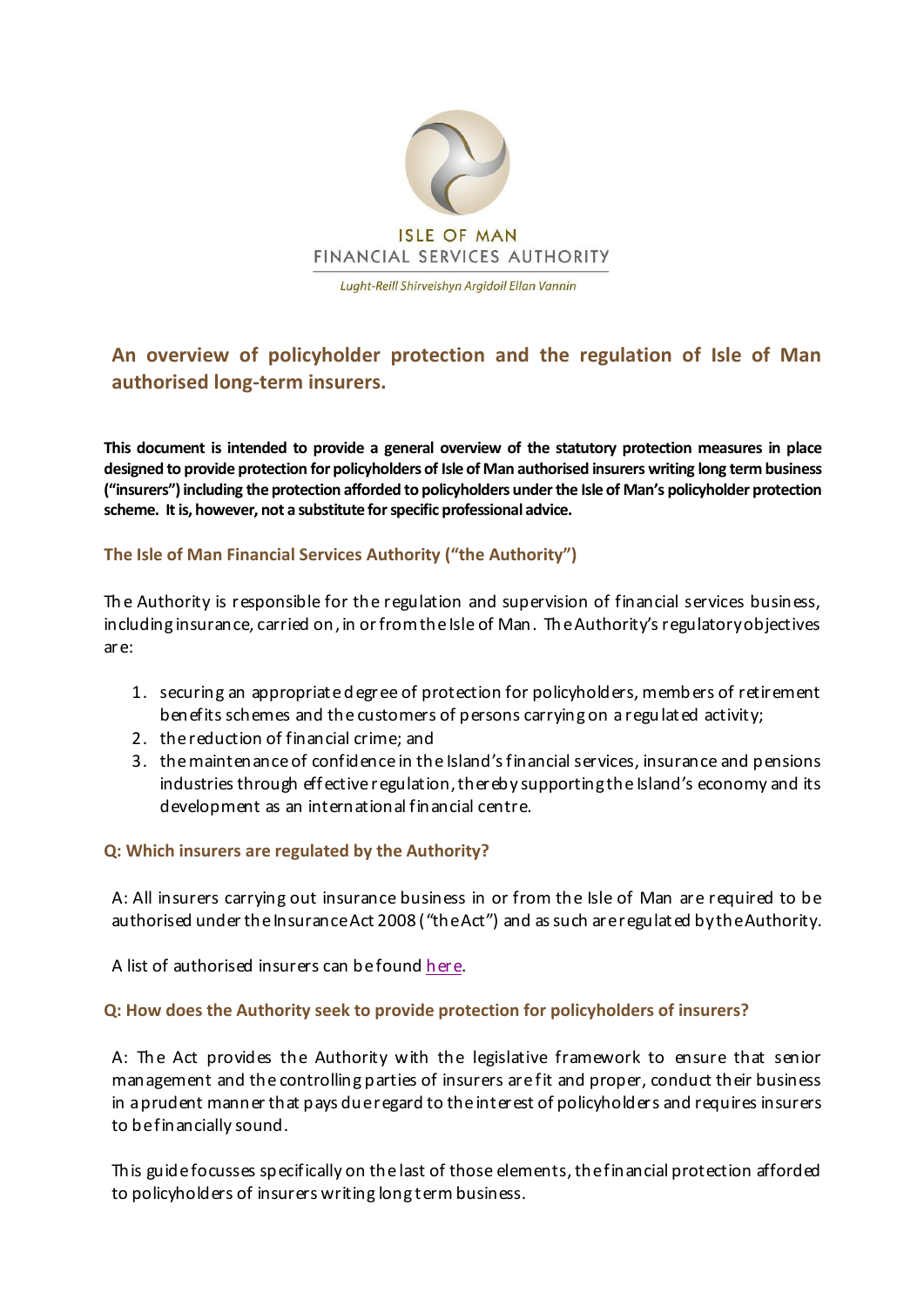## **Q: What is 'long term business' and why is it important?**

A: It is important to determine whether a contract is considered to be long term as policyholders of insurers carrying on long term business ben efit from specific levels of policyholder protection. Long term business is defined in the Insurance Regulations 2018, made under the Act. Under regulation 4, long term business is defined as contracts of insurance that must provide cover for at least 5 years and in normal circumstances cannot be terminated by the insurer before the expiry of that 5 year p eriod. This could include contracts of the following descriptions:

- $\bullet$  life;
- annuity;
- linked long-term;
- perman ent health;
- tontines; and
- capital red emption

## **Q: What if my contract has a term of less than 5 years?**

A: All contracts that would fall within the d efinition of long term business except for the f act that the term is less than 5 years, are treated as f alling within that definition if the insurer concerned has provided written notice to the Authority that it intends to treat all contracts within that description as long term business.

### **Q: What if my contract has other benefits which are not long term?**

A: As long as the principal objective of your insurance contract is long term business, then it is classed as a long-term business contract, even if it contains additional insurance provisions which do not fit with the definition of long- term business above.

# **To be certain if your contract qualifies as long term in these circumstances you should contact the insurance company that issued your policy.**

# **Q: How does the Authority manage the financial standing of authorised insurers?**

A: Th e Isle of Man's regulatory framework includes requirements for insurers to manage their financial resources prudently to ensure that liabilities to policy holders can be met. In particular theAct requires that:

- All insurers are required to determine the value of their insurance obligations to policyholders ortheir "technical provisions". An insurer's technical provisions represent the total amount of funds it must set asid e in order to meet its insurance obligations both now and in the future. Importantly, in order to protect policyholders, insurers must hold assets equal to their technical provisions, and these assets can only be used to meet their insurance obligations to policyholders and **not for any other purpose**.
- All authorised long term insurers must in addition hold sufficient assets in excess of their technical provisions ("capital resources") to meet two tiers of capital requirement prescribed in Regulations. Th e purpose of these capital requirements is to require insurers to hold money in excess of their insurance obligations, so that they can continue to meet their obligations even in adverse circumstances. The two tiered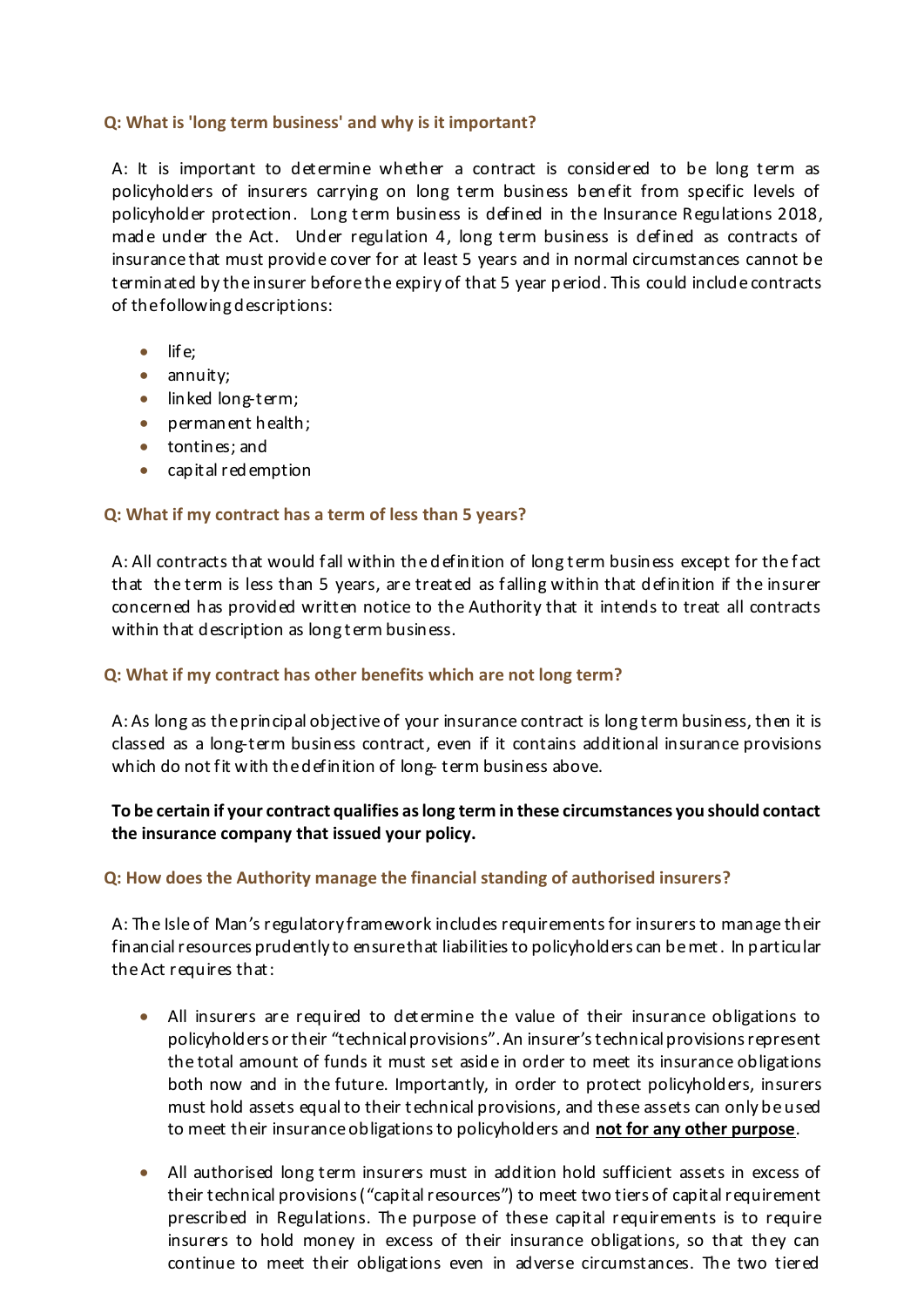approach provides an early warning system for the Authority and a 'ladder' of supervisory intervention that enables the Authority to take action to ensure insurers can continue to meet their insurance obligations to policyholders. The capital requirements are:

- a higher Solvency Capital Requirement, ("SCR") which represents an early warning system which requires an insurer to take remedial action; and
- a Minimum Capital Requirement ("MCR"), which represents an absolute minimum requirement below which more serious regulatory intervention can be taken.

Insurers have a duty at all times under the Act to notify the Authority if their capital resources f all b elow, or are exp ected to fall b elow, the capital requirements.

## **Q: How does an insurer determine the value of its technical provisions, SCR and MCR?**

A: An insurer is required to determine the valu e of its technical provisions, SCR and MCR in accordance with the Insurance(Long-Term Business Valuation and Solvency) Regulations 2018.

## **Q: Do the SCR and MCR take account of the risks of the insurer?**

A: Yes they do. Thus enabling the capital requirements to better protect policyholders against therisks f aced by insurers carrying out long-term business in the Isle of Man.

### **Q: What happens if an insurer breaches its SCR?**

A: Wh ere an insurer's capital resources n ears or falls below the SCR the Authority can take preventative steps or require an insurer to submit a remedial plan to the Authority to restore its capital resources above the SCR in a timely manner.

Insurers are not permitted to pay divid ends where capital resources f all b elow 150% of SCR. Th e Authority may also take other actions such as withdrawing an insurer's authorisation to write new business, or requiring them to obtain more capital, if capital resources fall below 125% of SCR.

### **Q: What happens if an insurer breaches its MCR?**

A: Wh ere an insurer breach es its MCR it must submit a remedial sch eme to the Authority to restore compliance with the MCR and SCR. Where an insurer submits a scheme that the Authority considers to be inad equate it can require it to be modified.

Wh ere a scheme is accepted by the Authority, the insurer must give effect to that scheme.

In situations where an insurer is unable or fails to submit a remedial sch eme which is acceptable to the Authority, the Authority may p etition for the insurer to be wound up. In this situation the insurer is considered to be insolvent under the Isle of Man Companies Acts for the purpose of allowing the Authority to petition the Court for the insurer to be wound up .